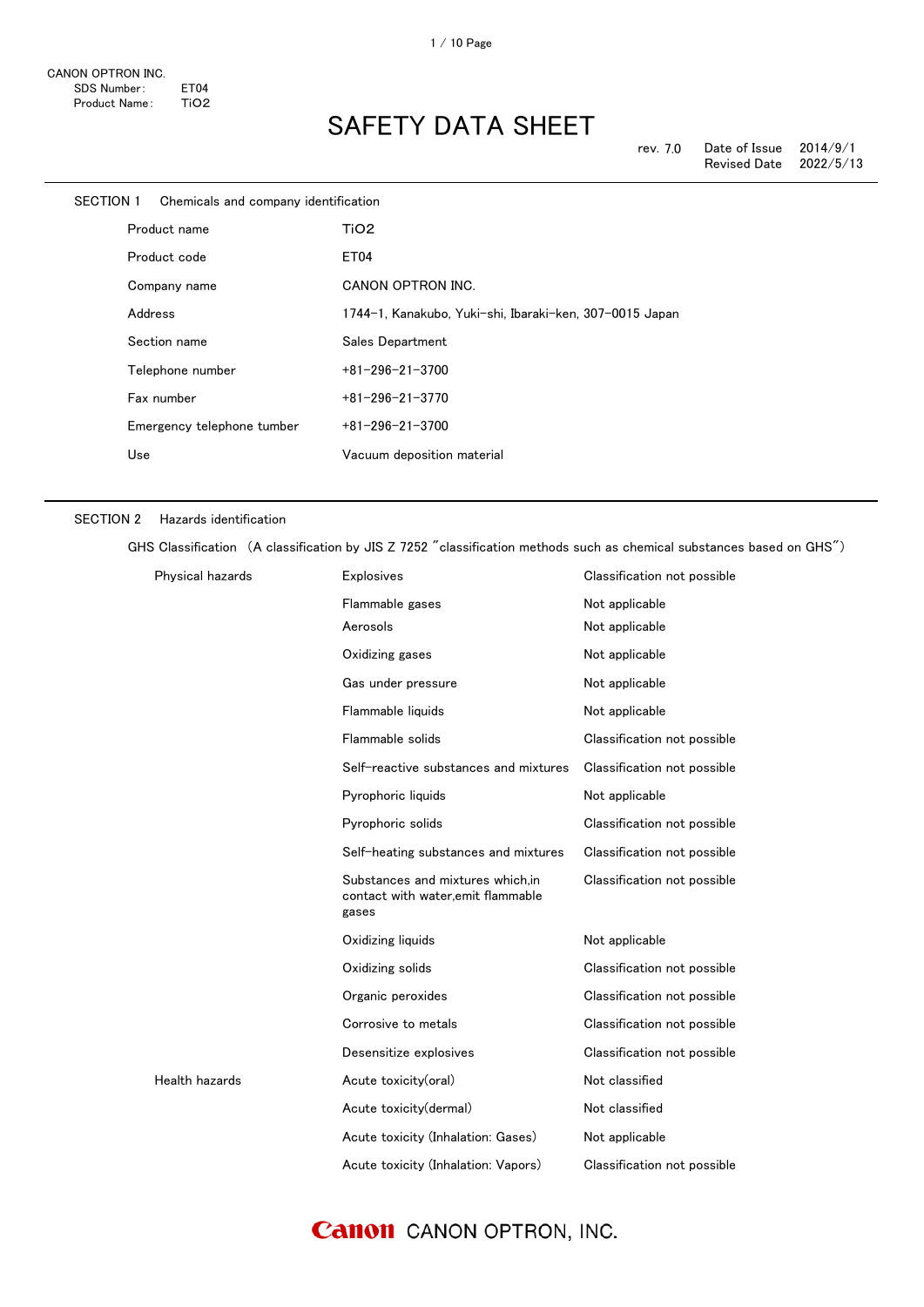| rev. 7.0 | Date of Issue       | 2014/9/1  |
|----------|---------------------|-----------|
|          | <b>Revised Date</b> | 2022/5/13 |

|                       | Acute toxicity (Inhalation: Dusts and<br>mists)                                   | Not classified              |
|-----------------------|-----------------------------------------------------------------------------------|-----------------------------|
|                       | Skin corrosion/irritation                                                         | Not classified              |
|                       | Serious eye damage/eye irritation                                                 | Classification not possible |
|                       | Respiratory sensitization                                                         | Classification not possible |
|                       | Skin sensitization                                                                | Not classified              |
|                       | Germ cell mutagenicity                                                            | Classification not possible |
|                       | Carcinogenicity                                                                   | Category 2                  |
|                       | Reproductive toxicity                                                             | Classification not possible |
|                       | Reproductive toxicity, effects on or via Classification not possible<br>lactation |                             |
|                       | Specific target organ toxicity (single<br>exposure)                               | Classification not possible |
|                       | Specific target organ toxicity(repeated<br>exposure)                              | Category 1                  |
|                       | Aspiration hazard                                                                 | Classification not possible |
| Environmental hazards | Hazardous to the aquatic environment<br>Short-term(acute)                         | Not classified              |
|                       | Hazardous to the aquatic environment<br>Long-term(chronic)                        | Not classified              |
|                       | Hazardous to the ozone layer                                                      | Classification not possible |
|                       |                                                                                   |                             |

Label elements

hazard Pictograms **Health Hazard** 



Suspected of causing cancer.

Signal word **Danger** 

Dangerous goods hazard information

Precautionary statements

Causes damage to organs through prolonged or repeated exposure Respiratory organs.

【Safety measures】 Obtain special instructions before use. Do not handle until all safety precautions have been read and understood. Do not breathe dust/fume/gas/mist/vapours/spray. Wash hands thoroughly after handling. Do not eat, drink or smoke when using this product. Wear Protective glovess/protective clothing/eye protection/face protection.

### **Canon** CANON OPTRON, INC.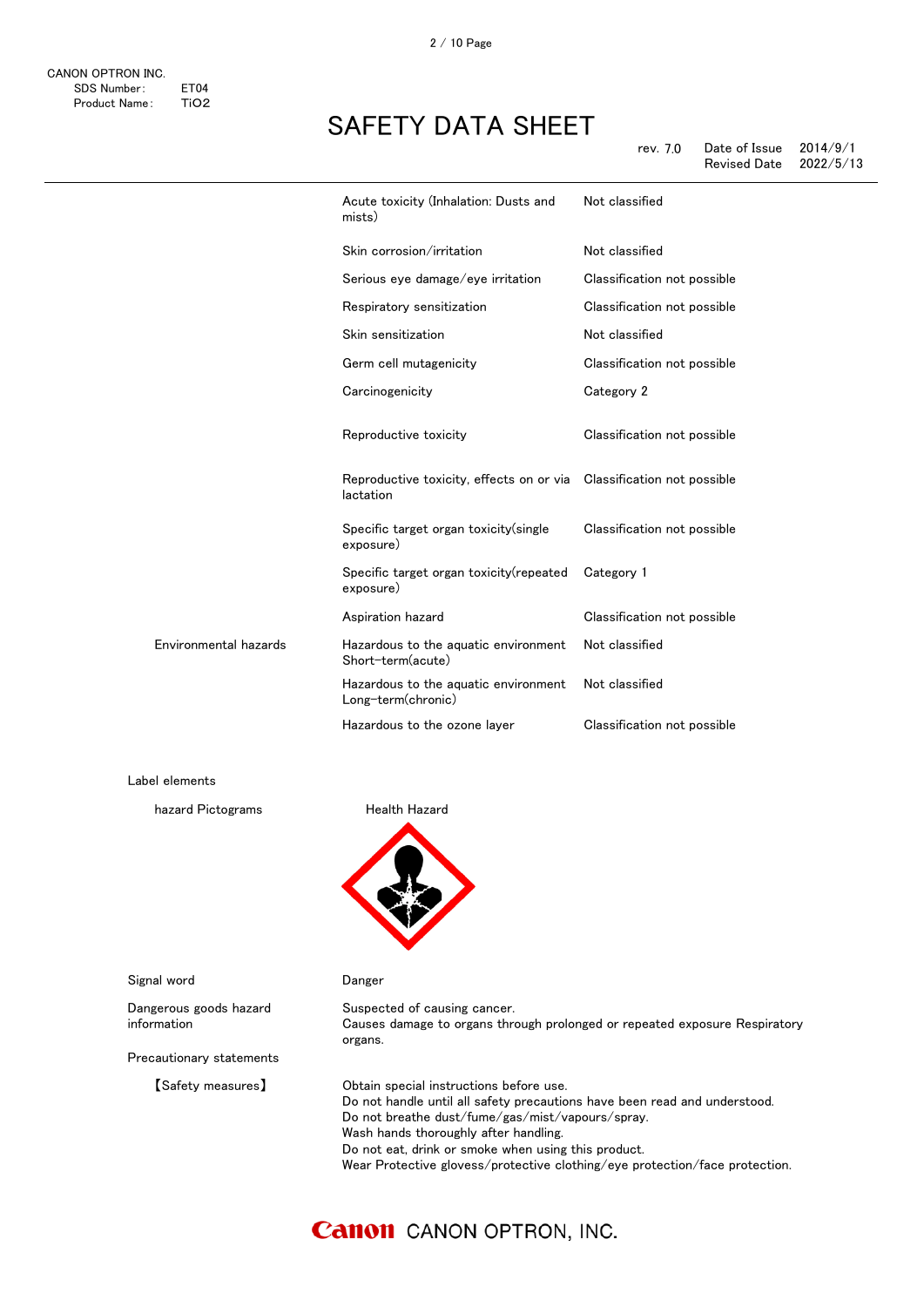rev. 7.0 Date of Issue  $2014/9/1$ Revised Date 2022/5/13

| [First-aid measures]   | If exposed or concerned: Get medical advice/attention.<br>Get medical advice/attention if you feel unwell. |
|------------------------|------------------------------------------------------------------------------------------------------------|
| [Storage]              | Store locked up.                                                                                           |
| [Disposal]             | Dispose of contents/container in accordance with national regulations.                                     |
| <b>[Other hazards]</b> |                                                                                                            |

### SECTION 3 Composition/information on ingredients Substance/Mixture Substance Chemical name Titanium oxide Chemical formula TiO2 Concentration or concentration range 99.9< CAS No. 13463-67-7 TSCA Inventry Titanium oxide (TiO2) EINECS number 236-675-5 Radioactive information Radioactive substances are not used as the material. Therefore, there is no reason that ionizing radiation would be generated. SECTION 4 First aid measures Inhalation Remove person to fresh air and keep comfortable for breathing. Get medical advice/attention if you feel unwell. Skin contact Take off immediately all contaminated clothing. Rinse affected areas with water/shower. IF ON SKIN:Wash with plenty of soap and water. If skin irritation or rash occurs: :Get medical advice/attention. Eye contact Rinse cautiously with water for several minutes.Remove contact lenses, if present and easy to do. Continue rising. If eye irritation persists:Get medical advice/attention. Ingestion **Rinse mouth.** Get medical advice/attention. Most important symptoms and effects, both acute and delayed No data available Protection of first aiders **Rescuers, wear suitable protective equipment** as the situation demands. Special precautions for physicians No data available SECTION 5 Firefighting measures Suitable extinguishing media It use a water mist, dry chemicals, fire foam, carbon dioxide depending on the

Unsuitable extinguishing media Because a fire might spread through the outskirts, It avoid direct stick irrigation.

neighboring situation and the situation of the fire.

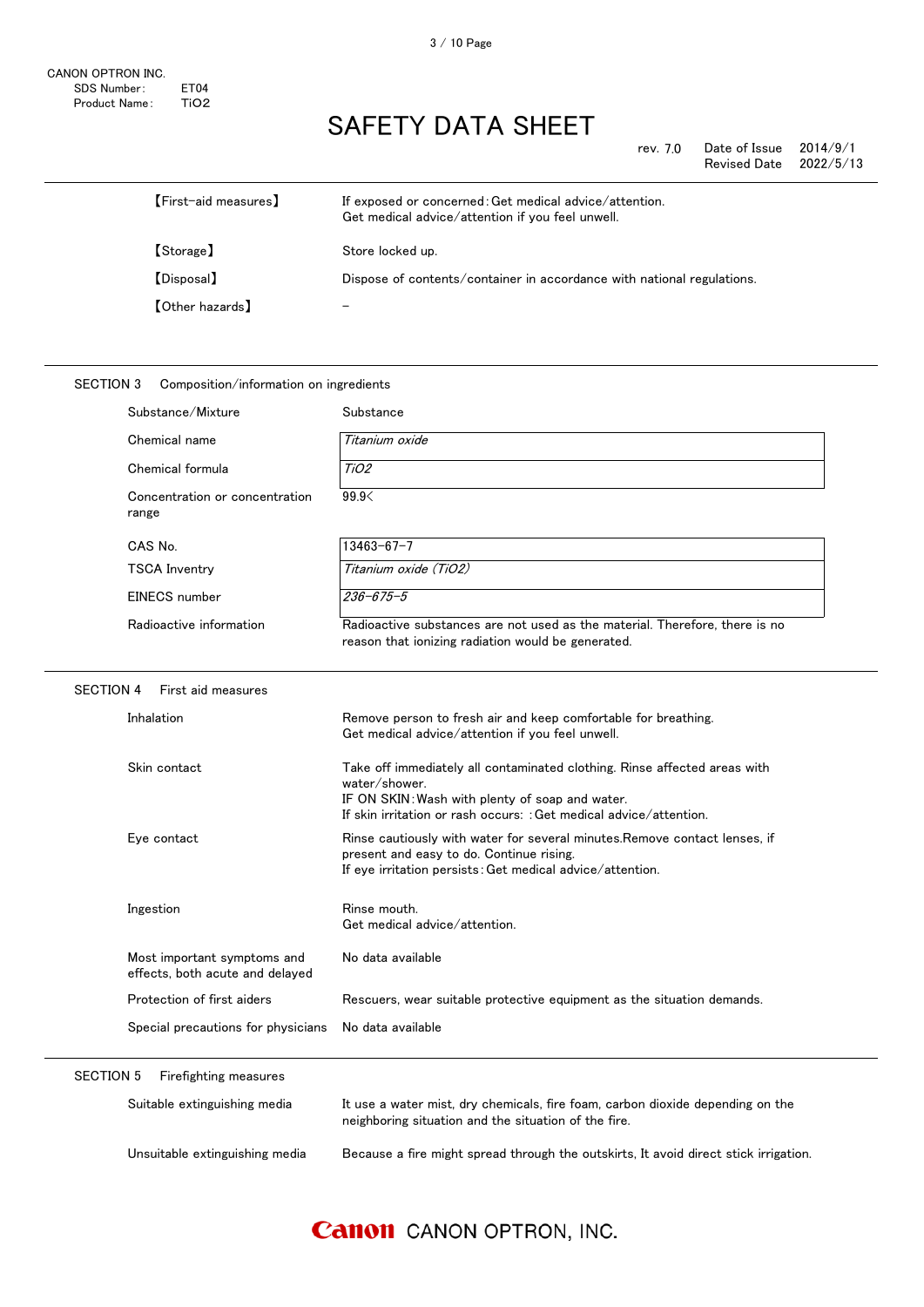rev. 7.0 Date of Issue 2014/9/1<br>Revised Date 2022/5/13 Revised Date

|                  | Specific hazards                                                           | In the case of fire, highly toxic degradation products may be generated.                                                                                                                                                                                                                                                                                                    |
|------------------|----------------------------------------------------------------------------|-----------------------------------------------------------------------------------------------------------------------------------------------------------------------------------------------------------------------------------------------------------------------------------------------------------------------------------------------------------------------------|
|                  | Specific extinguishing methods                                             | It performs the fire fighting from windward.<br>Restrict access to the area around the fire location to persons other than those<br>involved with the fire.<br>If it is not dangerous to do so, move the container out of the fire area.                                                                                                                                    |
|                  | Special protective equipment for<br>firefighters                           | On the occasion of fire extinguishing work, it wears appropriate personal<br>protective equipment and rescue suit.                                                                                                                                                                                                                                                          |
| <b>SECTION 6</b> | Accidental release measures                                                |                                                                                                                                                                                                                                                                                                                                                                             |
|                  | Personal precautions, protective<br>equipment, and emergency<br>procedures | It prohibits the entrance except the person concerned.<br>The worker wears appropriate personal protective equipment (in item of<br>"8.revelation prevention and protection measures" reference) and avoids eyes,<br>contact and inhalation to skin.                                                                                                                        |
|                  | Environmental precautions                                                  | It avoids an outflow to the environmental average of the product to have<br>possibilities to influence neighboring environment.                                                                                                                                                                                                                                             |
|                  | Methods and material for<br>containment and cleaning up                    | It collects it in sky containers as if sweeping the scattered thing, and gathering<br>you, or being able to absorb it with a vacuum sweeper, and from scattering not<br>pitching a camp.<br>The prohibition of handling and eating and drinking in neighboring of the storage<br>area.<br>It prevents the inflow to a drainage, a sewer, a basement or the closedown place. |
|                  | Secondary disaster prevention<br>measures                                  | No data available                                                                                                                                                                                                                                                                                                                                                           |

#### SECTION 7 Handling and storage

| Technical measures                                              | Take measures for equipment as described in "8. Exposure controls/personal<br>protection" and wear protective equipment. |
|-----------------------------------------------------------------|--------------------------------------------------------------------------------------------------------------------------|
| Safety handling precautions                                     | It prevents you from producing dust.                                                                                     |
| Avoidance of contact                                            | Refer to "10. Stability and reactivity."                                                                                 |
| Hygiene measures                                                | Wash hands thoroughly after handling.<br>Do not eat, drink or smoke when using this product.                             |
| Conditions for safe storage,<br>including any incompatibilities |                                                                                                                          |
| Safe storage conditions                                         | It avoids direct rays of the sun and keeps it in the cool and dark space.<br>Store locked up.                            |
|                                                                 |                                                                                                                          |

SECTION 8 Exposure controls/personal protection

<u>TiO2</u>

Permissible concentration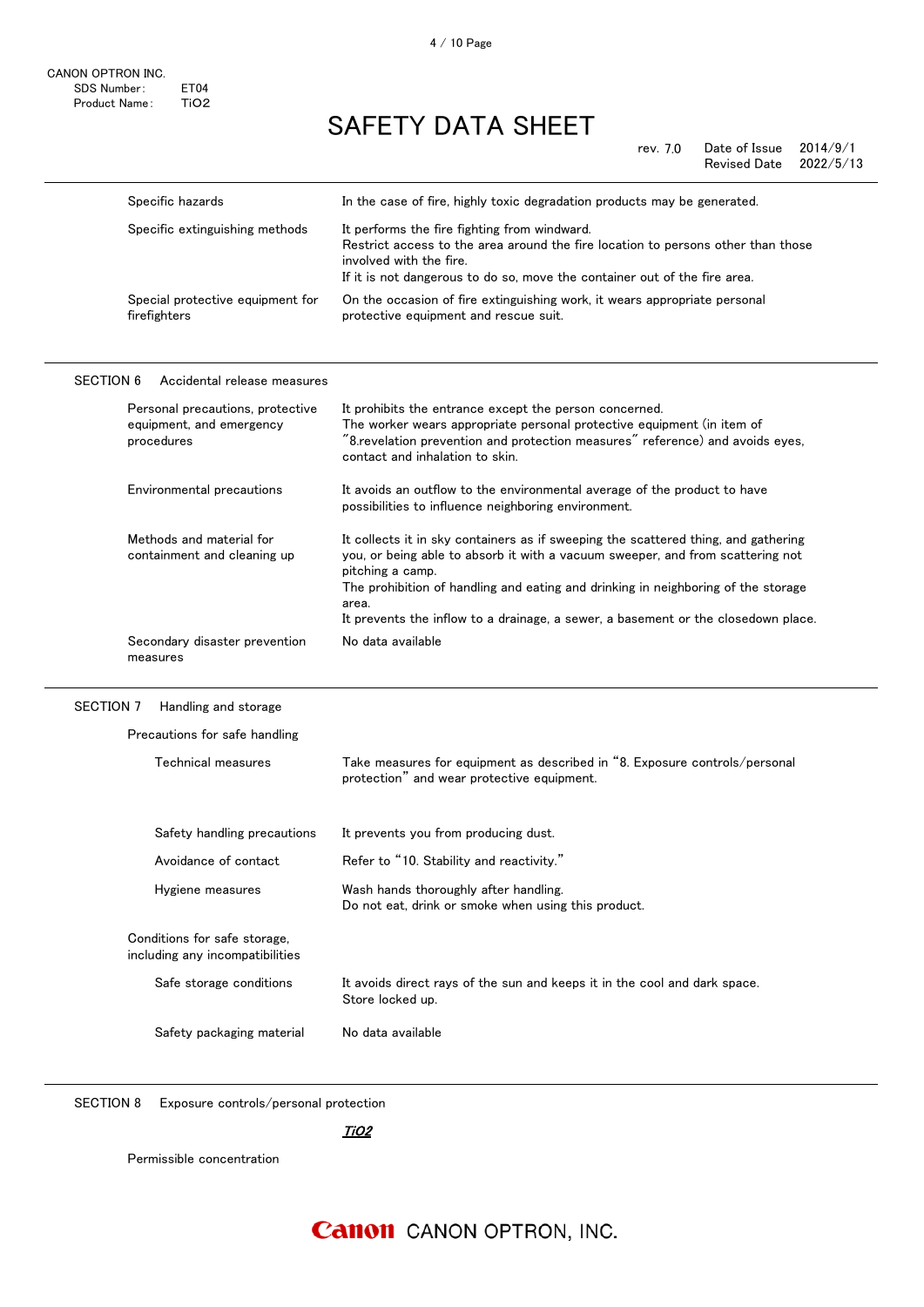rev. 7.0 Date of Issue 2014/9/1 Revised Date 2022/5/13

| <b>ACGIH</b>                     |                                                                | TLV-TWA: 10 mg/m <sup>3</sup> (titanium dioxide)<br>$(2016 \text{ version})$                                         |
|----------------------------------|----------------------------------------------------------------|----------------------------------------------------------------------------------------------------------------------|
| Appropriate engineering controls |                                                                | In the work shop which dust produces, It use a device, an apparatus sealed up by<br>all means or a local ventilator. |
| equipment                        | Individual protection measures,<br>such as personal protective |                                                                                                                      |
|                                  | Respiratory protection                                         | Dustproof mask                                                                                                       |
|                                  | Hand protection                                                | Protective gloves                                                                                                    |
|                                  | Eye/face protection                                            | Dust-proof glasses                                                                                                   |
|                                  | Skin protection                                                | Protective clothing                                                                                                  |

### SECTION 9 Physical and chemical properties

Appearance

| Physical state | Solid               |
|----------------|---------------------|
| Form           | Pellets, granules   |
| Colour         | Blue black or white |
| Odour          | None                |

#### <u>TiO2</u>

| Melting point/freezing point                                | $1855^{\circ}C$                                                  |
|-------------------------------------------------------------|------------------------------------------------------------------|
| Boiling point or initial boiling point<br>and boiling range | $2500 - 3000^{\circ}C$                                           |
| Flammability                                                | No data available                                                |
| Upper/lower flammability or<br>explosive limits             | No data available                                                |
| Flash point                                                 | No data available                                                |
| Auto-ignition temperature                                   | Noninflammability (HSDB (2016))                                  |
| Decomposition temperature                                   | 1,860°C (GESTIS (2016))                                          |
| рH                                                          | SUSPENSION IN WATER (1 IN 10) IS NEUTRAL TO LITMUS (HSDB (2016)) |
| Kinematic viscosity                                         | No data available                                                |
| Solubility                                                  |                                                                  |
| Water                                                       | <b>Insoluble</b>                                                 |
| Other solvents                                              | No data available                                                |
| Partition coefficient: n-<br>octanol/water                  | No data available                                                |
| Vapour pressure                                             | No data available                                                |
| Density and/or relative density                             | 4.23                                                             |

**Canon** CANON OPTRON, INC.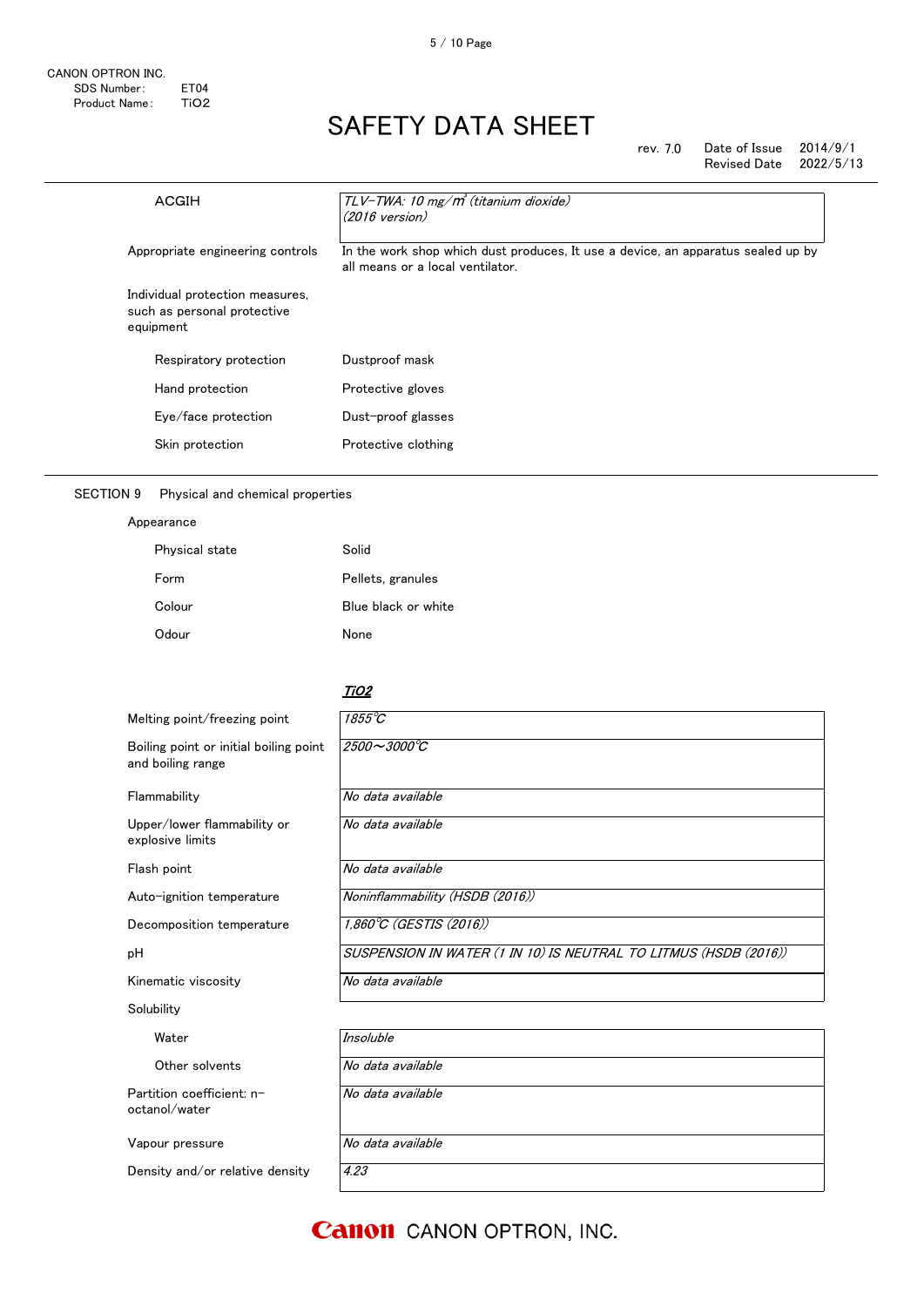rev. 7.0 Date of Issue 2014/9/1<br>Revised Date 2022/5/13 Revised Date

| X (bulk density of the granular product) from 2.10 to 2.45 as TiO2 |
|--------------------------------------------------------------------|
| No data available                                                  |
| No data available                                                  |
| No data available                                                  |
|                                                                    |

#### SECTION 10 Stability and reactivity

#### <u>TiO2</u>

| Reactivity                         | It is stable under the normal handling condition.                                                 |
|------------------------------------|---------------------------------------------------------------------------------------------------|
| Chemical stability                 | It is stable under the normal handling condition.                                                 |
| Possibility of hazardous reactions | Dangerous adverse reaction is not caused under the normal handling condition.                     |
| Conditions to avoid                | It avoid direct rays of the sun and keep it in the cool and dark space.                           |
| Incompatible materials             | Oxidizer, reducer                                                                                 |
|                                    | Hazardous decomposition products   In the case of fires, a toxic decomposition product may occur. |
|                                    |                                                                                                   |

### SECTION 11 Toxicological information

#### <u>TiO2</u>

| Acute toxicity(oral)                            | For a rat LD50 price, > 2,000 mg/kg, > 5,000 mg/kg (SIDS (2015)) , > 10,000 mg/kg<br>(HSDB (Access on May 2016), Ministry of the Environment risk evaluation Vol. 8<br>(2010)), > 12,000 mg/kg, > 20,000 mg/kg (Ministry of the Environment risk<br>evaluation Vol. 8 (2010)) There is a report.                                                                                                                                                                                                                                                                                                     |
|-------------------------------------------------|------------------------------------------------------------------------------------------------------------------------------------------------------------------------------------------------------------------------------------------------------------------------------------------------------------------------------------------------------------------------------------------------------------------------------------------------------------------------------------------------------------------------------------------------------------------------------------------------------|
| Acute toxicity (dermal)                         | For an LD50 price of the hamsters, $>$ 10,000 mg/kg (HSDB (Access on May<br>2016). Ministry of the Environment risk evaluation Vol. 8 (2010)) There is a<br>report.                                                                                                                                                                                                                                                                                                                                                                                                                                  |
| Acute toxicity (Inhalation: Gases)              | Solid (GHS definition)                                                                                                                                                                                                                                                                                                                                                                                                                                                                                                                                                                               |
| Acute toxicity (Inhalation:<br>Vapours)         | Solid (GHS definition)                                                                                                                                                                                                                                                                                                                                                                                                                                                                                                                                                                               |
| Acute toxicity (Inhalation: Dusts<br>and mists) | Based on a report of an LC50 value for rats of $> 5.09$ mg/L (SIDS (2015)), it was<br>classified as "Not classified."                                                                                                                                                                                                                                                                                                                                                                                                                                                                                |
| Skin corrosion/irritation                       | From descriptions (SIDS (2015)) of slight or no irritation in skin irritation tests<br>using rabbits, it was classified as "Not classified" (Category 3 in UN GHS<br>classification).                                                                                                                                                                                                                                                                                                                                                                                                                |
| Serious eye damage/irritation                   | There is a report that in an eye irritation test (OECD TG 405) using rabbits, mild<br>conjunctival redness was observed in 2 out of 3 animals 24 hours after the<br>application, but disappeared within 48 hours, and there is a report that slight<br>irritation was observed 24 hours after the application, but no irritation was<br>observed after 48 and 72 hours (SIDS (2015)). The irritation observed in these<br>tests may be thought to be due to physical stimulation, however, since the<br>particle shape could not be confirmed, it was classified as "Classification not<br>possible. |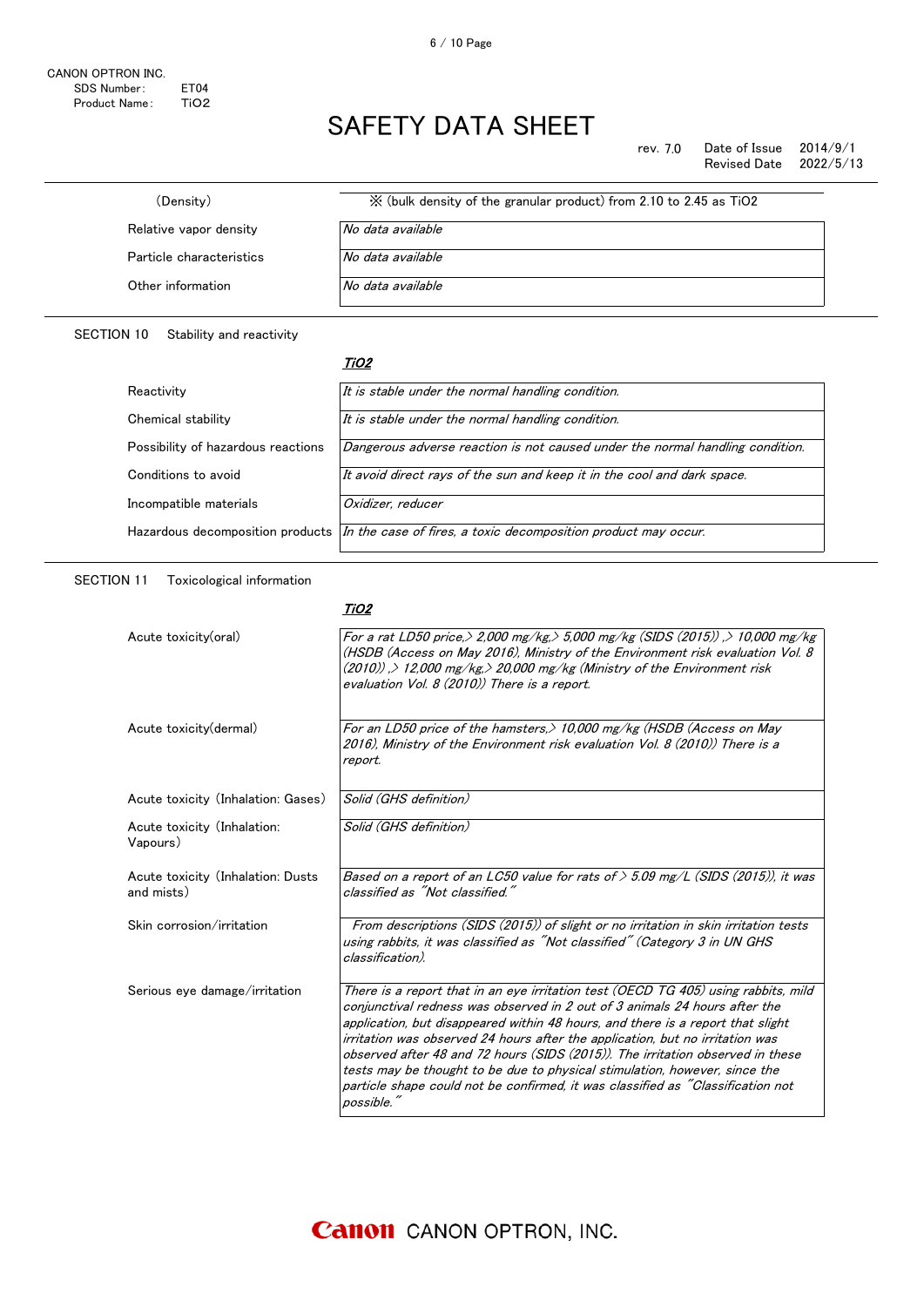| Respiratory or skin sensitization                                    | Both a skin sensitization test using the guinea pigs (Buehler method, OECD TG<br>406) and a skin sensitization test using mice (LLNA method, OECD TG 429) were<br>negative, and it was judged that this substance doesn't have skin sensitizing<br>potential (SIDS (2015)). Therefore, it was classified as "Not classified."                                                                                                                                                                                                                                                                                                                                                                                                                                                                                                                                                                                                                                                                                                                                                                                                                                                                                                                                                                                                                                                                                                                                                                                                                                                                                                                                                                                                                                                                                                                                                                                                   |
|----------------------------------------------------------------------|---------------------------------------------------------------------------------------------------------------------------------------------------------------------------------------------------------------------------------------------------------------------------------------------------------------------------------------------------------------------------------------------------------------------------------------------------------------------------------------------------------------------------------------------------------------------------------------------------------------------------------------------------------------------------------------------------------------------------------------------------------------------------------------------------------------------------------------------------------------------------------------------------------------------------------------------------------------------------------------------------------------------------------------------------------------------------------------------------------------------------------------------------------------------------------------------------------------------------------------------------------------------------------------------------------------------------------------------------------------------------------------------------------------------------------------------------------------------------------------------------------------------------------------------------------------------------------------------------------------------------------------------------------------------------------------------------------------------------------------------------------------------------------------------------------------------------------------------------------------------------------------------------------------------------------|
| Germ cell mutagenicity                                               | As for in vivo, it was reported that micronucleus tests using peripheral<br>erythrocytes or bone marrow cells of mice were negative, an hprt gene mutation<br>assay using alveolar cells of rats was positive, a chromosomal aberration test<br>using mouse bone marrow cells and a DNA damage test in rat lungs were<br>negative (SIDS (2015), National Institute of Advanced Industrial Science and<br>Technology (2011), DFGOT (2014), Environmental Risk Assessment for Chemical<br>Substances Vol. 8 (Ministry of the Environment, 2010), IARC 93 (2010)). As for in<br>vitro, negative results were reported in all of bacterial reverse mutation tests,<br>micronucleus tests, chromosome aberration tests, and mouse lymphoma assays<br>using cultured mammalian cells (SIDS (2015), OEL Documentations (Japan<br>Society For Occupational Health (JSOH), 2013), National Institute of Advanced<br>Industrial Science and Technology (2011), IARC 93 (2010), Environmental Risk<br>Assessment for Chemical Substances Vol. 8 (Ministry of the Environment, 2010),<br>DFGOT (2014)). In addition, it is evaluated in SIDS (2015) that it is not possible<br>to conclude on the genotoxicity of this substance because positive in vivo<br>findings are not by standard tests. From the above, it was classified as<br>"Classification not possible."                                                                                                                                                                                                                                                                                                                                                                                                                                                                                                                                                                     |
| Carcinogenicity                                                      | In a large-scale cohort study in Europe, the mild increase of the risk of the lung<br>cancer was suggested by the occupation revelation to this material, but it was<br>said to this material revelation and association with the carcinogenesis that the<br>carcinogenic evidence in the Homo sapiens was restrictive in others which a<br>dose-response relationship was not seen in in revelation group, a cohort study in<br>the North America and the case-control study without being shown (IARC 93<br>(2010)). Increase of the frequency of adenoma of the lungs and the squamous<br>cancer was seen in a rat in one inhalational examination that came to light in the<br>experimental animals in high density group (250 mg/m3) for two years (IARC 93<br>$(2010)$ , SIDS $(2015)$ ). In addition, increase $(32/100$ vs. control group $1/271$ ) of<br>the outbreak frequency of the lung tumor (benign squamous epithelium tumor,<br>squamous cancer, adenoma, adenocarcinoma) was seen in the revelation group,<br>but oncogenic increase was not seen even in the examination that inhaled super<br>finer particles (P25) of this material to a rat for two years, and came to light in<br>the murine examination (IARC 93 (2010)) . In addition, it was admitted the<br>frequency increase of the benign and malignant lung tumor in the intratracheal<br>examination that It injected to lat with titanium oxide. On the other hand, the<br>increase of tumor was not seen in a rat, a mouse in oral, subcutis, neither<br>examination that It gave intraperitoneally (IARC 93 (2010)). It classified the<br>IARC in group 2B than the above saying that there was carcinogenic enough<br>evidence in the experimental animals (IARC 93 (2010)). In addition, Nihon Sangyo<br>hygiene society classifies it in second group B as a temporary classification<br>(advice (2015) of the acceptable concentration). |
| Reproductive toxicity                                                | In a reproduction/developmental toxicity screening test (OECD TG 421) using<br>rats, no adverse effects on fertility of parental animals, survival and development<br>up to 4 days after delivery of offspring were observed even up to at a dose of<br>1,000 mg/kg/day administered by gavage (SIDS (2015)). However, because this<br>test is a screening test, it was not possible to classify this substance as "Not<br>classified" only from this result, and there is no other data available for<br>classification. Therefore, the classification was not possible due to lack of data.                                                                                                                                                                                                                                                                                                                                                                                                                                                                                                                                                                                                                                                                                                                                                                                                                                                                                                                                                                                                                                                                                                                                                                                                                                                                                                                                   |
| Specific target organ toxicity(single No data available<br>exposure) |                                                                                                                                                                                                                                                                                                                                                                                                                                                                                                                                                                                                                                                                                                                                                                                                                                                                                                                                                                                                                                                                                                                                                                                                                                                                                                                                                                                                                                                                                                                                                                                                                                                                                                                                                                                                                                                                                                                                 |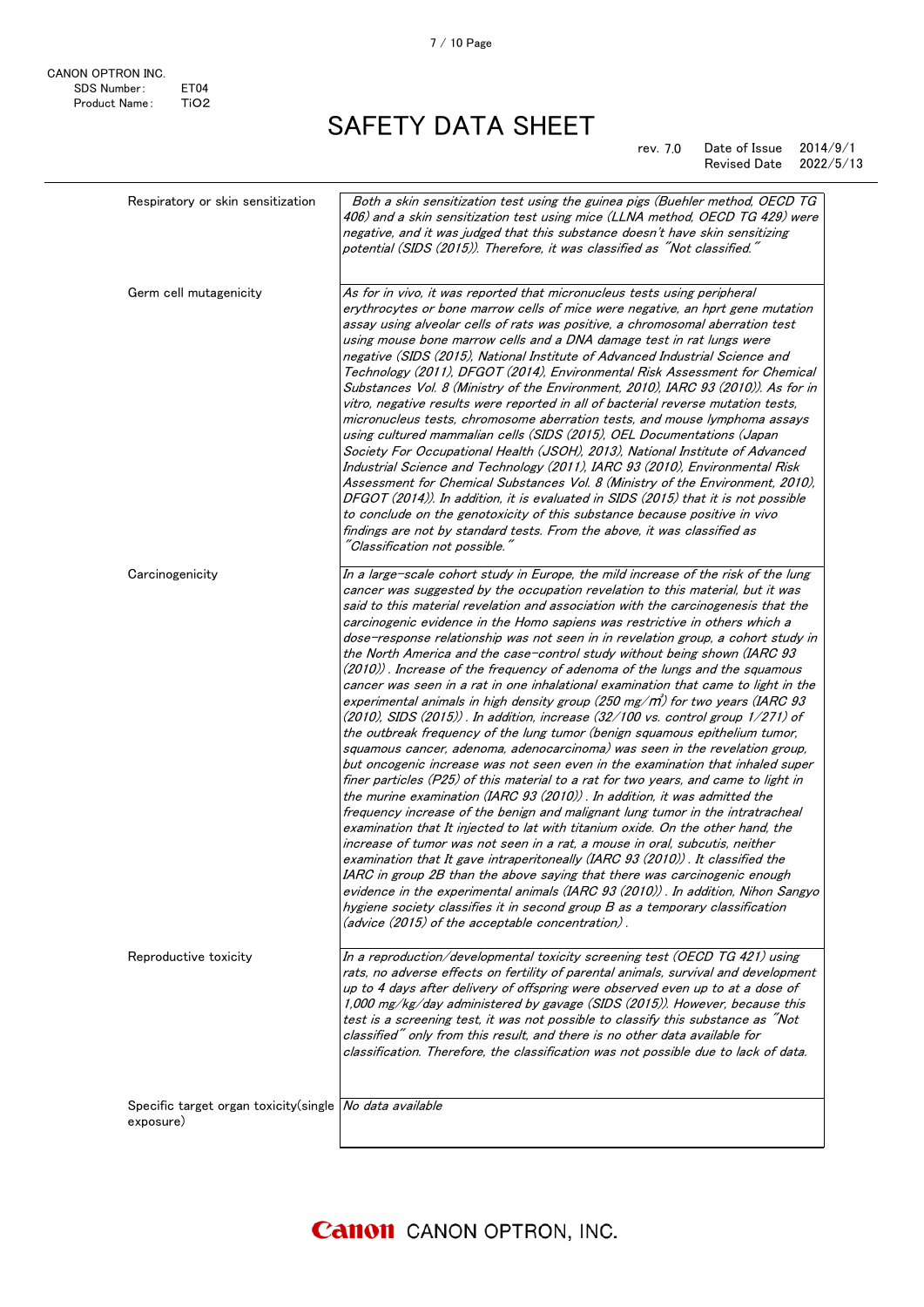#### rev. 7.0 Date of Issue 2014/9/1 Revised Date 2022/5/13

| Specific target organ       | There is no information on humans.                                                                                                                                                                                                                                                                                                                                                                                                                                                                                                                                                                                                                                                                                                                                                                                                                                                                                                                                                                                                                |
|-----------------------------|---------------------------------------------------------------------------------------------------------------------------------------------------------------------------------------------------------------------------------------------------------------------------------------------------------------------------------------------------------------------------------------------------------------------------------------------------------------------------------------------------------------------------------------------------------------------------------------------------------------------------------------------------------------------------------------------------------------------------------------------------------------------------------------------------------------------------------------------------------------------------------------------------------------------------------------------------------------------------------------------------------------------------------------------------|
| toxicity(repeated exposure) | As for experimental animals, in a 2-year inhalation toxicity test using rats,<br>increases in leukocyte and neutrophil counts, and increase in pneumonia,<br>tracheitis, and rhinitis with squamous metaplasia in the anterior nasal cavity were<br>observed at 10 mg/m <sup>3</sup> which is in the range of Category 1, and in a 24-month<br>inhalation toxicity study using rats, lung fibrosis, minor changes in cytologic<br>pattern in bronchoalveolar lavage fluid (BALF), a slight increase in<br>polymorphonuclear leukocyte count, increase in macrophage and hyperplasia of<br>the lung-associated lymph nodes were observed at 5 mg/m (SIDS (2015)).<br>Besides, as for oral route, no effects were observed even at doses<br>corresponding to "Not classified" in 13-week or 103-week repeated dose<br>toxicity tests using rats or mice dosed by feeding (Environmental Risk<br>Assessment for Chemical Substances Vol. 8 (Ministry of the Environment, 2010)).<br>Therefore, it was classified in Category 1 (respiratory organs). |
| Aspiration hazard           | No data available                                                                                                                                                                                                                                                                                                                                                                                                                                                                                                                                                                                                                                                                                                                                                                                                                                                                                                                                                                                                                                 |
| Other information           | No data available                                                                                                                                                                                                                                                                                                                                                                                                                                                                                                                                                                                                                                                                                                                                                                                                                                                                                                                                                                                                                                 |

#### SECTION 12 Ecological information

<u>TiO2</u>

| Hazardous to the aguatic<br>environment Short-<br>term(acute)  | From 72-hour EL50 (growth rate) $>$ 100 mg/L for algae (Pseudokirchneriella<br>subcapitata), 48-hour EL50 $>$ 100 mg/L for crustacea (Daphnia magna), and 96-<br>hour LL50 $>$ 100 mg/L for fish (Oryzias latipes) (all SIDS, 2015), it was classified<br>as "Not classified."           |
|----------------------------------------------------------------|------------------------------------------------------------------------------------------------------------------------------------------------------------------------------------------------------------------------------------------------------------------------------------------|
| Hazardous to the aquatic<br>environment Long-<br>term(chronic) | Reliable chronic toxicity data were not obtained. It is poorly water-soluble<br>(insoluble in water, ICSC, 2002), and classified as "Not classified" for acute<br>toxicity, but due to the unknown environmental behavior of the inorganic<br>compound, it was classified in Category 4. |
| Persistence and degradability                                  | No data available                                                                                                                                                                                                                                                                        |
| Bioaccumulative potential                                      | No data available                                                                                                                                                                                                                                                                        |
| Mobility in soil                                               | No data available                                                                                                                                                                                                                                                                        |
| Hazard to the ozone layer                                      | No data available                                                                                                                                                                                                                                                                        |
| Other adverse effects                                          | No data available                                                                                                                                                                                                                                                                        |

### SECTION 13 Disposal considerations

| Waste treatment methods                              | Process is contracted to industrial waste disposers who received approval of a<br>prefectural governor.                                                                                                                       |
|------------------------------------------------------|-------------------------------------------------------------------------------------------------------------------------------------------------------------------------------------------------------------------------------|
| Contaminated container and<br>contaminated packaging | The container is recycled after being cleaned, or is appropriately processed<br>according to the standards of related laws and regulations.<br>When disposing of empty containers, the contents should be completely removed. |

SECTION 14 Transport information

TiO2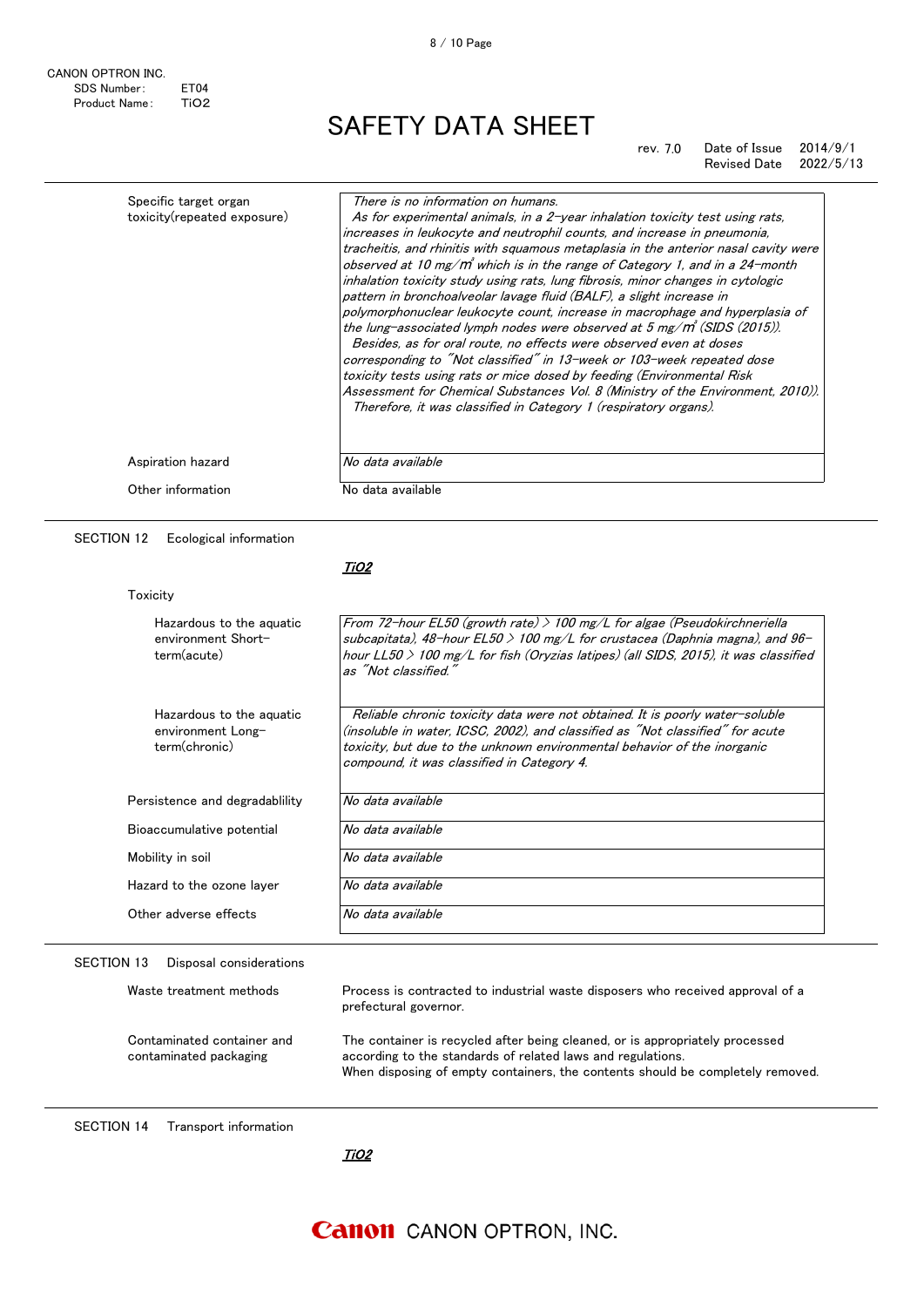| UN number                                                  | Not applicable                                                            |
|------------------------------------------------------------|---------------------------------------------------------------------------|
| UN proper shipping name                                    | Not applicable                                                            |
| UN classification                                          | Not applicable                                                            |
| Transport hazard class                                     | Not applicable                                                            |
| Packing group                                              | Not applicable                                                            |
| Hazardous to the aguatic<br>environment                    | No data available                                                         |
| Maritime transport in bulk<br>according to IMO instruments | No data available                                                         |
| Japanese lows and regulations                              | Land regulation information Not applicable                                |
|                                                            | Maritime regulatory information non-hazardous materials                   |
|                                                            | Aviation regulatory information non-hazardous materials                   |
| Special precautions for users                              | When transporting, protect from direct sunlight and take on cargo without |
|                                                            | breakage of container, corrosion and leakage.                             |
|                                                            | Do not stack heavy good thereupon.                                        |

SECTION 15 Regulatoly information(Japan)

#### <u>TiO2</u>

| Occupational Safety and Health<br>Law               | There is it in the case of an application or an application                                                 |
|-----------------------------------------------------|-------------------------------------------------------------------------------------------------------------|
| <b>PRTR Law</b>                                     | Not applicable                                                                                              |
| Poisonous and Deleterious<br>Substances control Law | Not applicable                                                                                              |
| Labor Standards Act                                 | Not applicable                                                                                              |
| Chemical substances control Law                     | Not applicable                                                                                              |
| Fire fighting Law                                   | Not applicable                                                                                              |
| Air Pollution Control Act                           | Not applicable                                                                                              |
| Water Pollution Prevention Act                      | Not applicable                                                                                              |
| Water Supply Act                                    | Not applicable                                                                                              |
| Sewerage Act                                        | Not applicable                                                                                              |
| Marine Pollution Prevention Law                     | There is it in the case of an application or an application                                                 |
| Waste Management and Public<br><b>Cleansing Act</b> | Not applicable                                                                                              |
| Note                                                | Ensure this material in compliance with federal requirements and ensure<br>conformity to local regulations. |